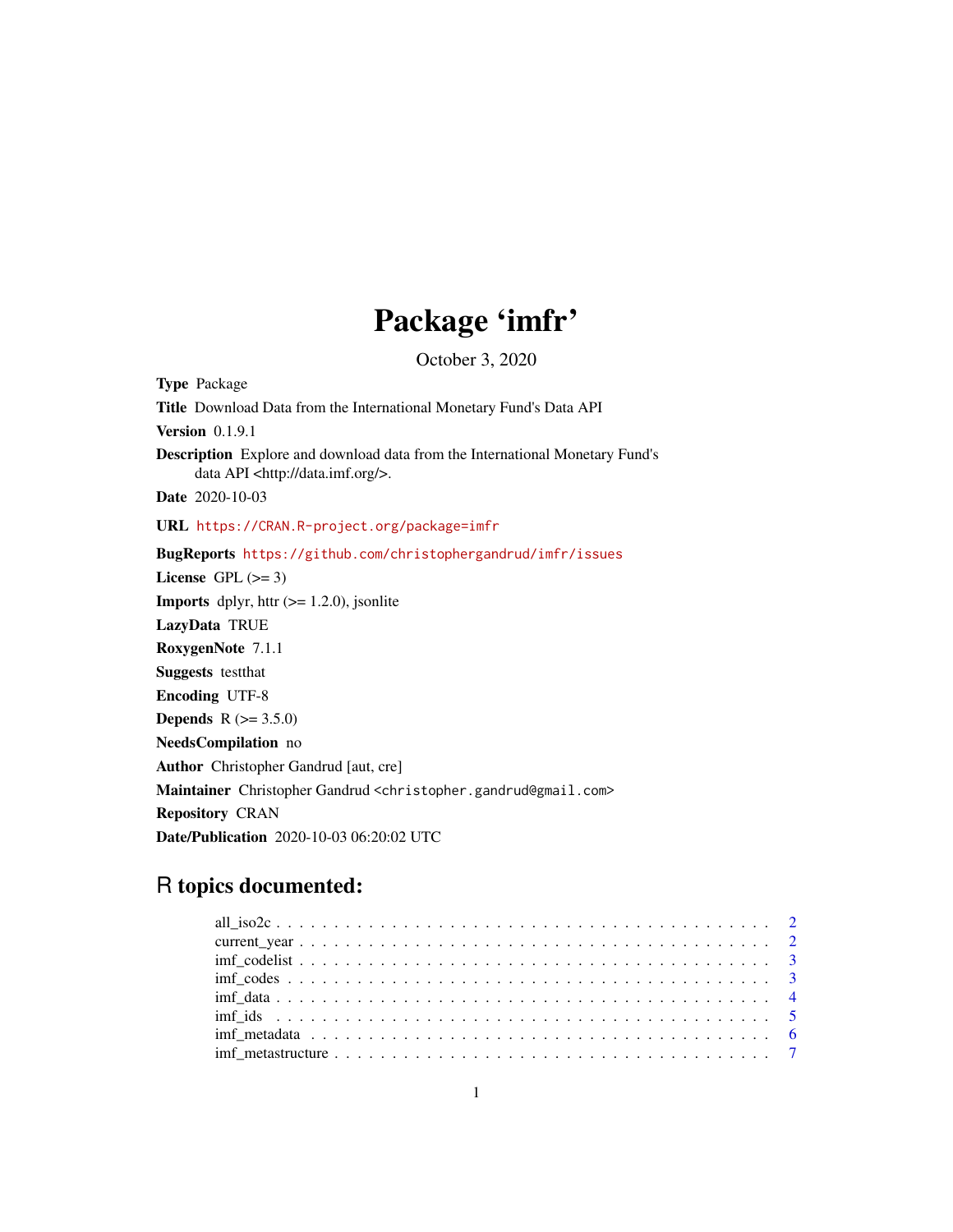#### <span id="page-1-0"></span>**Index** [8](#page-7-0) **8**

all\_iso2c *Data frame of 254 ISO two letter country codes Used internally when users request to download data for 'all' countries.*

#### Description

Data frame of 254 ISO two letter country codes Used internally when users request to download data for 'all' countries.

#### Usage

all\_iso2c

#### Format

a data frame with 254 observations and 1 column

#### Source

From the countrycode package.

current\_year *Return current year*

#### Description

Return current year

#### Usage

current\_year()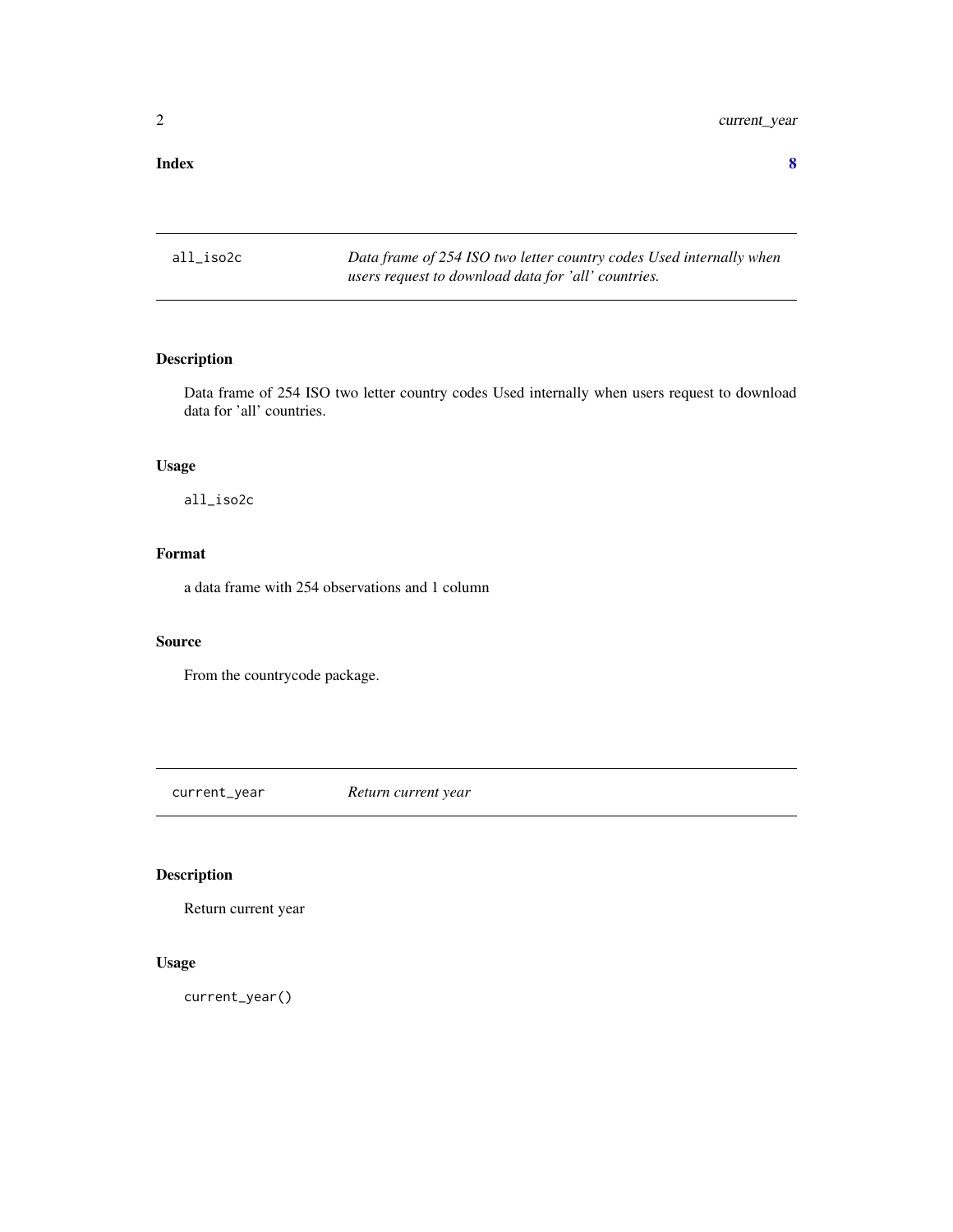<span id="page-2-1"></span><span id="page-2-0"></span>

#### Description

Retreive the list of codes (codelist) for of an individual IMF database.

#### Usage

```
imf_codelist(database_id, return_raw = FALSE, times = 3)
```
#### Arguments

| database id | character string of a database_id from imf_ids.                                                                 |
|-------------|-----------------------------------------------------------------------------------------------------------------|
| return_raw  | logical. Whether to return the raw data structure list or a data frame with codelist<br>codes and descriptions. |
| times       | numeric. Maximum number of requests to attempt.                                                                 |

#### Value

If return\_raw = FALSE then a data frame with the codelist IDs and descriptions is returned. If return\_raw = TRUE then the raw data strcuture list is returned.

#### See Also

[imf\\_ids](#page-4-1)

#### Examples

```
## Not run:
# Find Balance of Payments database data structure
imf_codelist(database_id = 'BOP')
```
## End(Not run)

<span id="page-2-2"></span>imf\_codes *Retrieve individual database codes*

#### Description

Retrieve individual database codes

#### Usage

```
imf_codes(codelist, return_raw = FALSE, times = 3)
```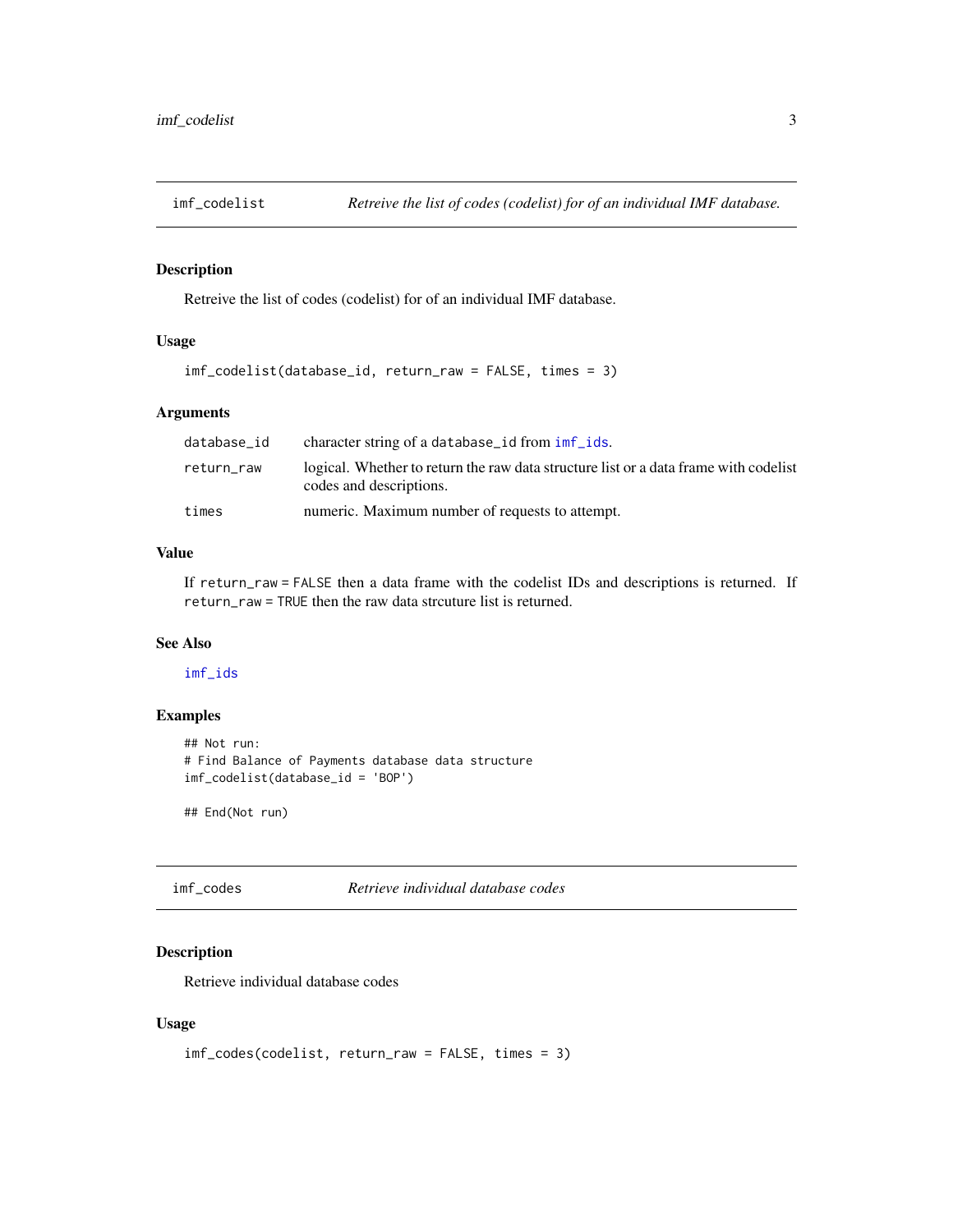#### <span id="page-3-0"></span>Arguments

| codelist   | character string of a codelist from $imf_{\text{co}}$ codelist.                                             |
|------------|-------------------------------------------------------------------------------------------------------------|
| return_raw | logical. Whether to return the raw codes list list or a data frame with variable<br>codes and descriptions. |
| times      | numeric. Maximum number of requests to attempt.                                                             |

#### Value

If return\_raw = FALSE then a data frame with the codes and descriptions is returned. If return\_raw = TRUE then the raw code list is returned.

#### Examples

```
# Retrieve indicators from BOP database
test = imf_codes(codelist = 'CL_INDICATOR_BOP')
```
imf\_data *Download a data from the IMF*

#### Description

Download a data from the IMF

#### Usage

```
imf_data(
 database_id,
  indicator,
 country = "all",start = 2000,
 end = current_year(),
  freq = "A",return_raw = FALSE,
 print_url = FALSE,
  times = 3)
```
#### Arguments

| database_id | character string database ID. Can be found using imf ids.                                                                                                                                                                                                                                          |
|-------------|----------------------------------------------------------------------------------------------------------------------------------------------------------------------------------------------------------------------------------------------------------------------------------------------------|
| indicator   | character string or character vector of indicator IDs. These can be found using<br>imf_codes.                                                                                                                                                                                                      |
| country     | character string or character vector of ISO two letter country codes identify-<br>ing the countries for which you would like to download the data. See https:<br>//en.wikipedia.org/wiki/ISO_3166-1_alpha-2. If country = 'all' then<br>imf_data will attempt to download all available countries. |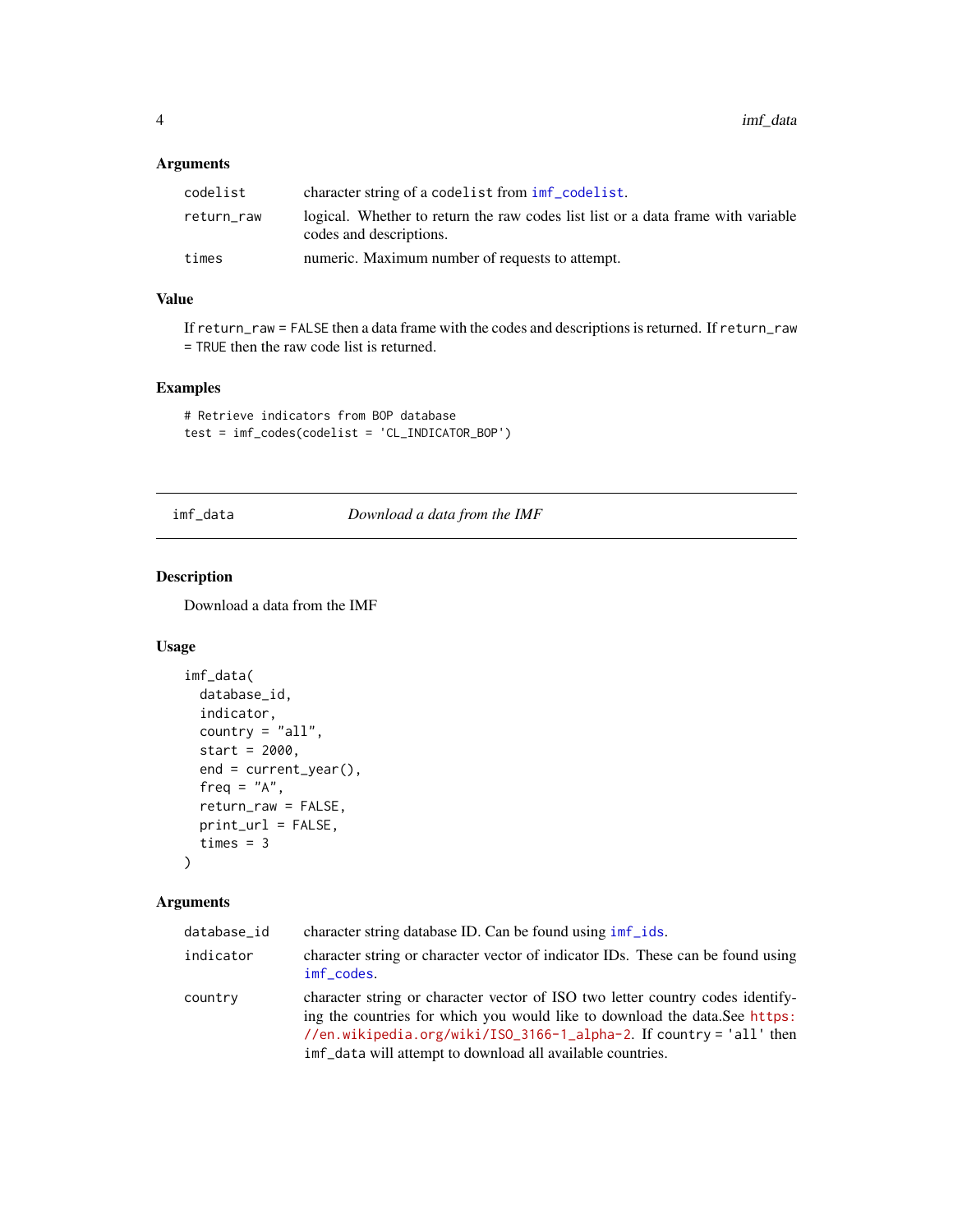<span id="page-4-0"></span>

| start      | year for which you would like to start gathering the data.                                                        |
|------------|-------------------------------------------------------------------------------------------------------------------|
| end        | year for which you would like to end gathering the data.                                                          |
| freg       | character string indicating the series frequency. With 'A' for annual, 'Q' for<br>quarterly, and 'M' for monthly. |
| return_raw | logical. Whether to return the data as an unprocessed list.                                                       |
| print_url  | logical. Whether to print the URL used in the API call. Can be useful for<br>debugging.                           |
| times      | numeric. Maximum number of requests to attempt.                                                                   |

#### Value

If return\_raw = FALSE then a data frame with just the requested data series are returned. If return\_raw = TRUE then the raw data list is returned. This can include additional information about the series.

#### Examples

```
# Download Real Effective Exchange Rate (CPI base) for the UK and China
# at an annual frequency
real_ex <- imf_data(database_id = 'IFS', indicator = 'EREER_IX',
               country = c('CN', 'GB'), freq = 'A')## Not run:
# Also download Interest Rates, Lending Rate, Percent per annum
ex_interest <- imf_data(database_id = 'IFS',
                        indicator = c('FILR_PA', 'EREER_IX'),
                        freq = 'M')
```
## End(Not run)

<span id="page-4-1"></span>imf\_ids *List IMF database IDs*

#### Description

List IMF database IDs

#### Usage

imf\_ids(return\_raw = FALSE, times = 3)

#### Arguments

| return raw | logical. Whether to return the raw data flow list or a data frame with database |
|------------|---------------------------------------------------------------------------------|
|            | IDs and names.                                                                  |
| times      | numeric. Maximum number of requests to attempt.                                 |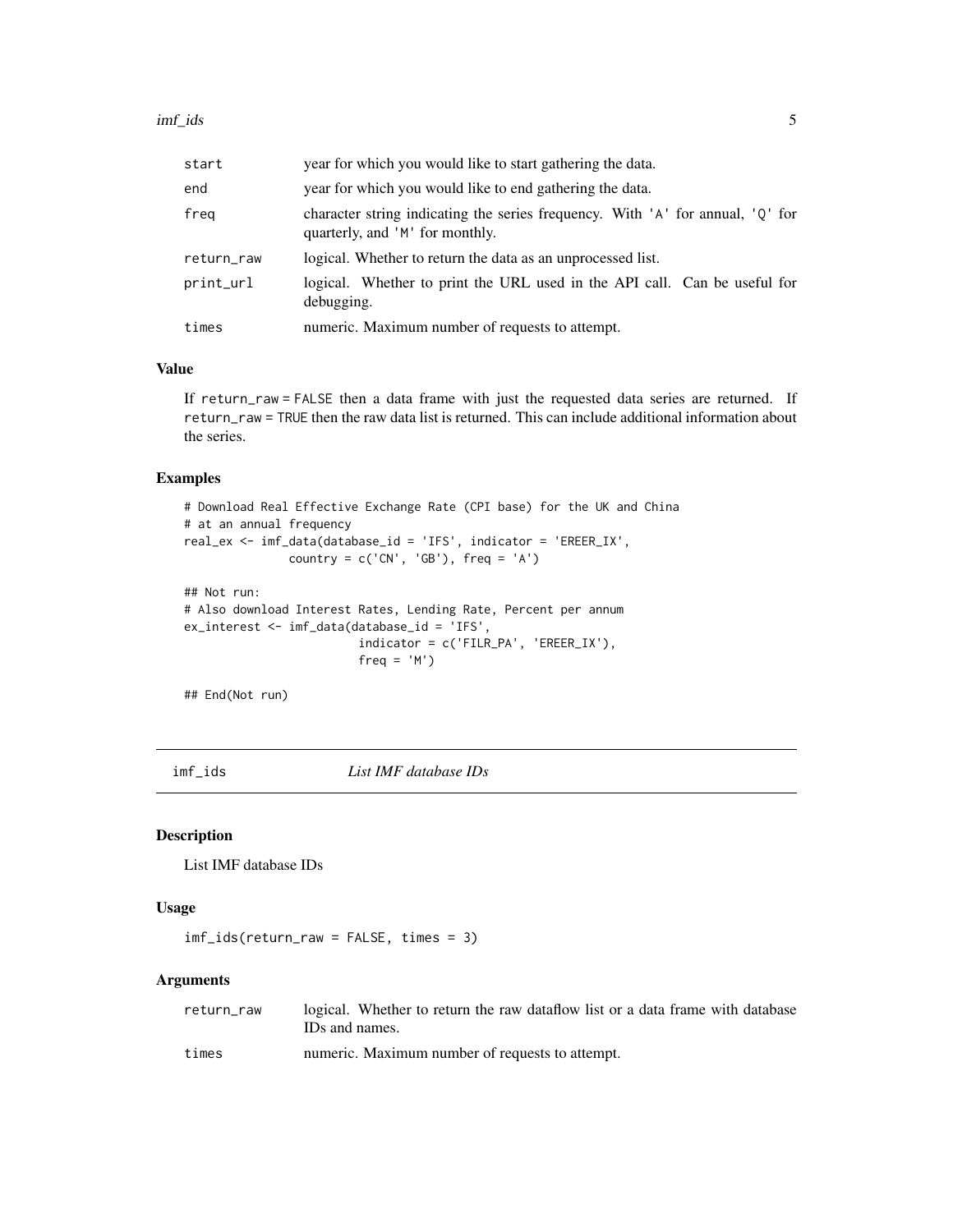#### <span id="page-5-0"></span>Value

If return\_raw = FALSE then a data frame with the database IDs and descriptions is returned. If return\_raw = TRUE then the raw dataflow list is returned.

#### Examples

head(imf\_ids())

imf\_metadata *Access meta data for specific country-series*

#### Description

Access meta data for specific country-series

#### Usage

```
imf_metadata(
 database_id,
  indicator,
 country = "all",start = 2000,
 end = current_year(),
 return_raw = FALSE
)
```
#### Arguments

| database_id | character string database ID. Can be found using imf_ids.                                                                                                                                                                                                                                          |
|-------------|----------------------------------------------------------------------------------------------------------------------------------------------------------------------------------------------------------------------------------------------------------------------------------------------------|
| indicator   | character string of the indicator's ID. These can be found using imf_codes.                                                                                                                                                                                                                        |
| country     | character string or character vector of ISO two letter country codes identifying<br>the countries for which you would like to download the indicator metadata for.<br>See https://en.wikipedia.org/wiki/ISO_3166-1_alpha-2. If country =<br>'all' then all available countries will be downloaded. |
| start       | year for which you would like to start gathering the data.                                                                                                                                                                                                                                         |
| end         | year for which you would like to end gathering the data.                                                                                                                                                                                                                                           |
| return_raw  | logical. Whether to return the raw metadata a data frame with just the requested<br>data metadata.                                                                                                                                                                                                 |

#### Examples

```
## Not run:
imf_metadata(database_id = 'IFS', indicator = 'EREER_IX',
             start = 2001, end = 2001, country = 'CN')
```
## End(Not run)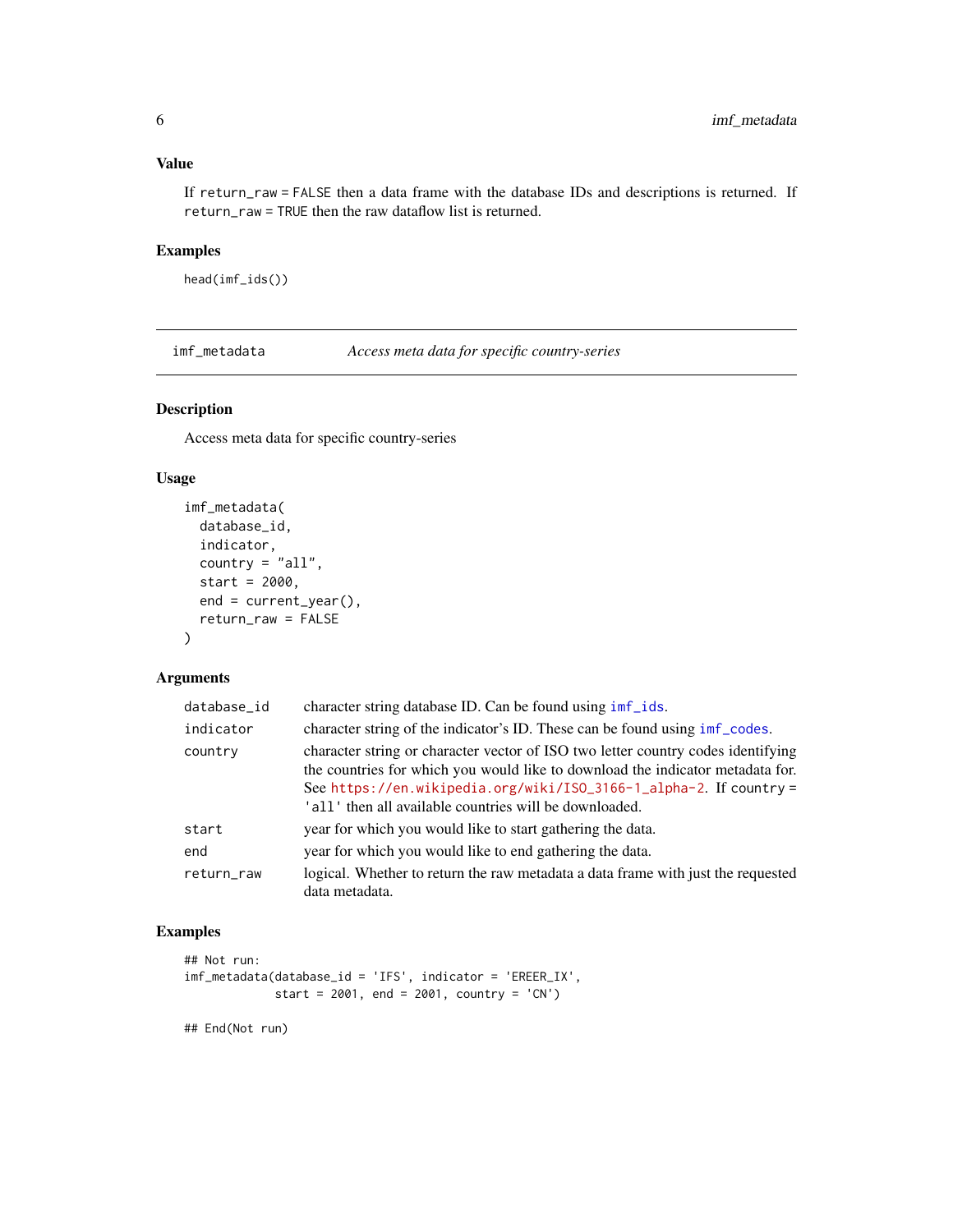<span id="page-6-0"></span>imf\_metastructure *Retreive metadata structure for of an individual IMF database.*

#### Description

Retreive metadata structure for of an individual IMF database.

#### Usage

```
imf_metastructure(database_id, return_raw = FALSE)
```
#### Arguments

| database id | character string of a database_id from imf_ids.                                 |
|-------------|---------------------------------------------------------------------------------|
| return raw  | logical. Whether to return the raw metadata structure list or a data frame with |
|             | codelist codes and descriptions.                                                |

#### Value

If return\_raw = FALSE then a data frame with the codelist IDs and descriptions is returned. If return\_raw = TRUE then the raw data strcuture list is returned.

#### See Also

[imf\\_ids](#page-4-1)

#### Examples

```
## Not run:
# Find Balance of Payments database data structure
imf_metastructure(database_id = 'BOP')
```
## End(Not run)